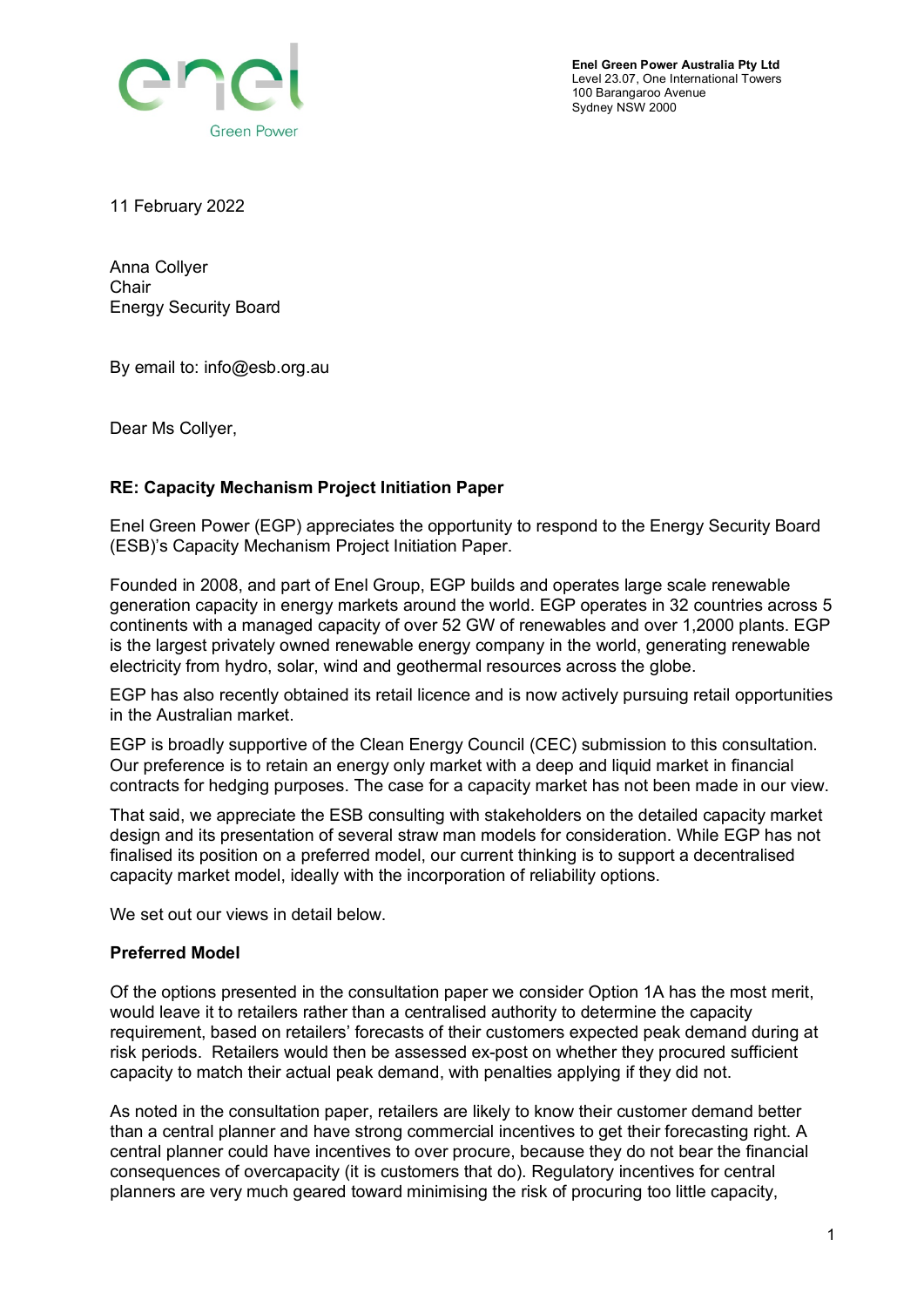understandably perhaps, due to the severe political and economic consequences of the lights going out. However, we consider the risks of under procurement are better addressed through a well specified penalty and compliance framework, rather than building an inherent bias toward excess capacity within the framework.

A further weakness of centrally determining the capacity requirement is that capacity charges become much like network charges, a regulated pass through to customers. There would be no opportunity for retailers to influence these costs, leaving retailers with reduced scope to provide innovative products to their customers.

A decentralised approach would provide retailers with an opportunity to lower their capacity charges, primarily through use of demand response and innovative behind the meter activities that can lower peak demand. Capacity costs then become an opportunity for retailers to innovate and provide differentiated products to customers, rather than just simply being a pass through. In our view a decentralised model will enhance retail competition and increase consumer value.

Another aspect of the fully decentralised approach that is attractive from an industry perspective is that less is mandated through central planning with more of the responsibilities allocated to market participants. For example, the capacity requirement is not determined centrally, but by retailers themselves. The role of a central planner, such as AEMO, would be to provide guidance to the market (through provision of its own forecasts for example) rather than to mandate outcomes or the actions of participants. A decentralised model therefore has the potential to lower regulatory risk and compliance costs for participants compared to a centralised model, however this will depend much on the details.

## **Decentralised Reliability Options**

The ESB envisages a certificate-based scheme for its decentralised model. While this provides a direct link between physical capacity and the retailer obligation, we also note this approach would have significant impacts on the NEM wholesale and financial markets. The wholesale energy price would be unbundled into separate revenues streams for energy and capacity, which would reduce the reliance on spot signals for capacity investment and demand response. Financial contracts such as swaps, caps and options are all referenced against the spot price, which is set to recover both fixed and variable cost of generation. A certificate-based capacity remuneration scheme would fundamentally change the nature of the spot and contract markets.

In this regard we see merit in the concept of a 'reliability options' framework described in the paper. A reliability option would work much like a cap contract specified for a particular delivery year. It is referenced against the underlying spot market and therefore, unlike a certificatebased framework, complements rather than distorts wholesale market signals. A reliability options framework could integrate well into existing spot and contract markets in the NEM, and participants are familiar with how they work (we also note the NSW government is developing its own options type framework to underpin its long-term contracts for generation in renewable energy zones).

The consultation paper considers a reliability options framework for the purposes of a centralised capacity market design. However, we consider it should also be considered an option for a decentralised market design. [1](#page-1-0) This would keep the core benefits of the decentralised framework in place (ie. retailers rather than a central agency procure the required

<span id="page-1-0"></span><sup>1</sup> The concept is explored in detail in Poyry, *Decentralised Reliability Options- Securing Energy Markets, 2015*